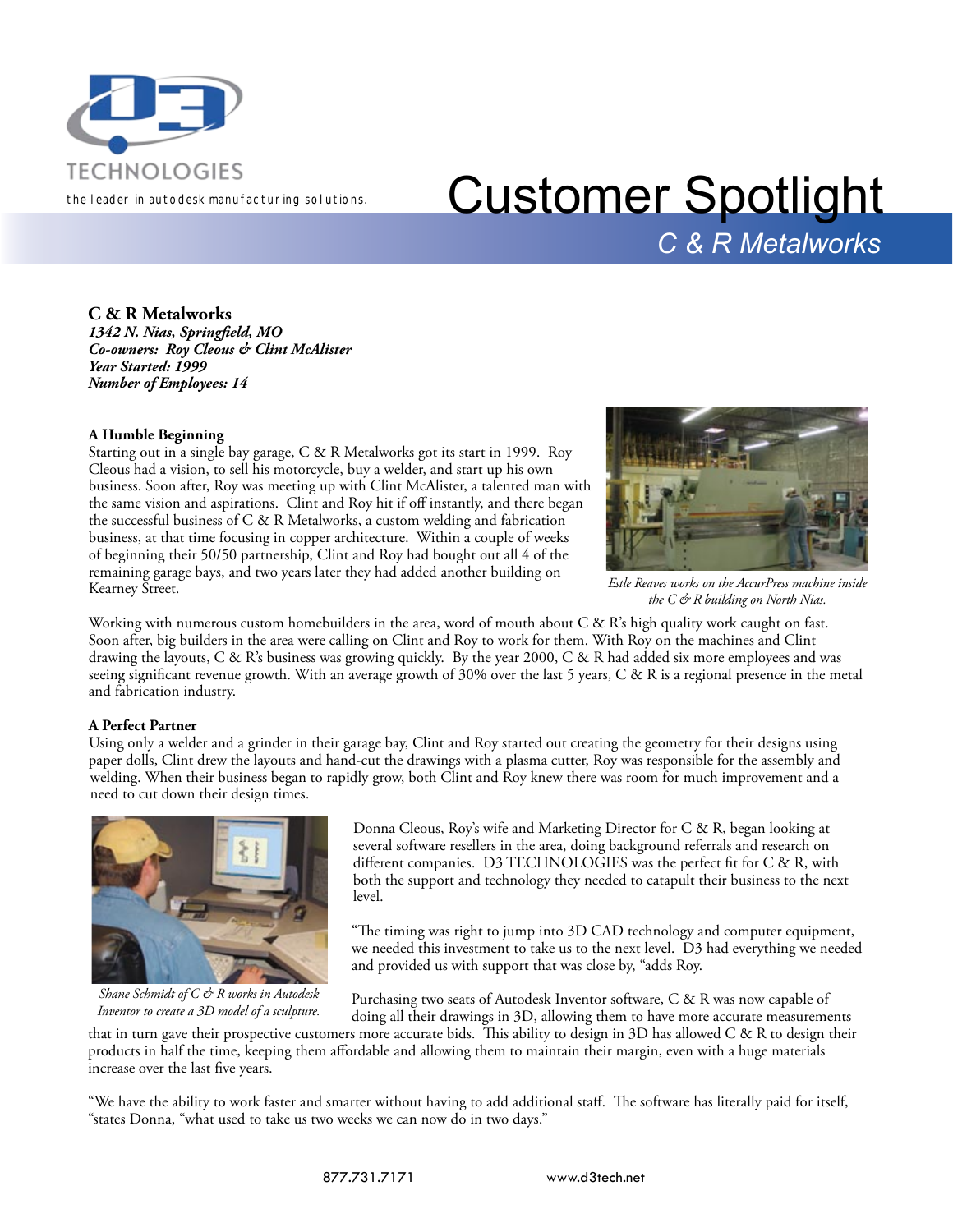

## TECHNOLOGIES<br>the leader in autodesk manufacturing solutions. Customer Spotlight *C & R Metalworks*

#### **Lasting Impressions**

Now located on 1342 North Nias Avenue in Springfield, MO, C & R Metalworks provides a comprehensive group of services that include:

- All phases of metal fabrication work from conception through design, 3-D modeling, production, manufacturing and assembly
- Customized and prototype work in small lots
- Component parts and/or complete assembly operations

C & R now prides itself on its abilities to combine the newest technologies with "old fashioned" business values like unparalleled service and the highest quality craftsmanship. Employing state-of-the-art technologies such as Autodesk Inventor (for concept and design), CNC Equipment (examples: Turret Punch, Accurpress Brake, and Accurshear), and an OMAX Jet Machining Center (for cutting flat metal parts directly from CAD drawings).



*Showcasing C & R's abilites to work with a diverse group of materials, Dennis Jump works to weld together pieces of stainless steel.*

C & R serves an incredibly diverse group of commercial customers with diverse end products. They have worked with companies in industries such as architecture, chemical, beverage, and pharmaceutical to name a few. They have done numerous well-known projects including being chosen to fabricate the stainless steel architecture elements for the exterior and interior of the Last Chance Diner located at Celebration City in Branson, MO. With the help of D3 TECHNOLOGIES' 3D CAD designers, C & R also worked on a project to design and create a sculpture for the County Employees Retirement Fund building in Jefferson City, MO.

But no matter the size or budget of the project,  $C & R$  considers all jobs to be equally important. They are also, due to their size, able to give each client a high degree of personalized attention, with one-on-one consultations and flexible services. C & R has become successful because of the way they treat their customers by providing them

with first-rate fabrication services and superior metalworking products.

"We must also attribute our success to our employee's dedication to the growth and quality of this company. Out of all fourteen of our current employees, nine of those people have been with the company for more than 5 years. Our employees understand the meaning and benefits of producing high quality work and we thank them for that, "states Roy.

C & R has worked with several well-known customers including: Positronics, Webco, Integrated Bio, K.O. Manufacturing, Brewer Science, Schriver, Kraft and many more.

#### **Big Ambitions**

Along with their success, C & R Metalworks has high hopes for their future growth. Striving to expand the industrial side of their business, C & R looks to focus their efforts towards winning more production-type large scale contracts, taking their work beyond the "job shop" level. They also hope to expand the business they do using their in-house water-jet cutting machine, with the ability to cut more than just metal, there is a big market available for this type of cutting edge technology.

"We like to stay diverse to keep up with the ever-changing demands in the various industries. We want to be able to make new products as well as work to repair those products. We are constantly looking for ways to expand and improve," Roy adds.

C & R hopes to have a larger facility as well, a building around 15,000 square foot to facilitate their growth. They will also be opening their own website soon, at www.cr-metalworks.com

For more information on C & R Metalworks, call 417.863.8801 or send email to info@cr-metalworks.com.